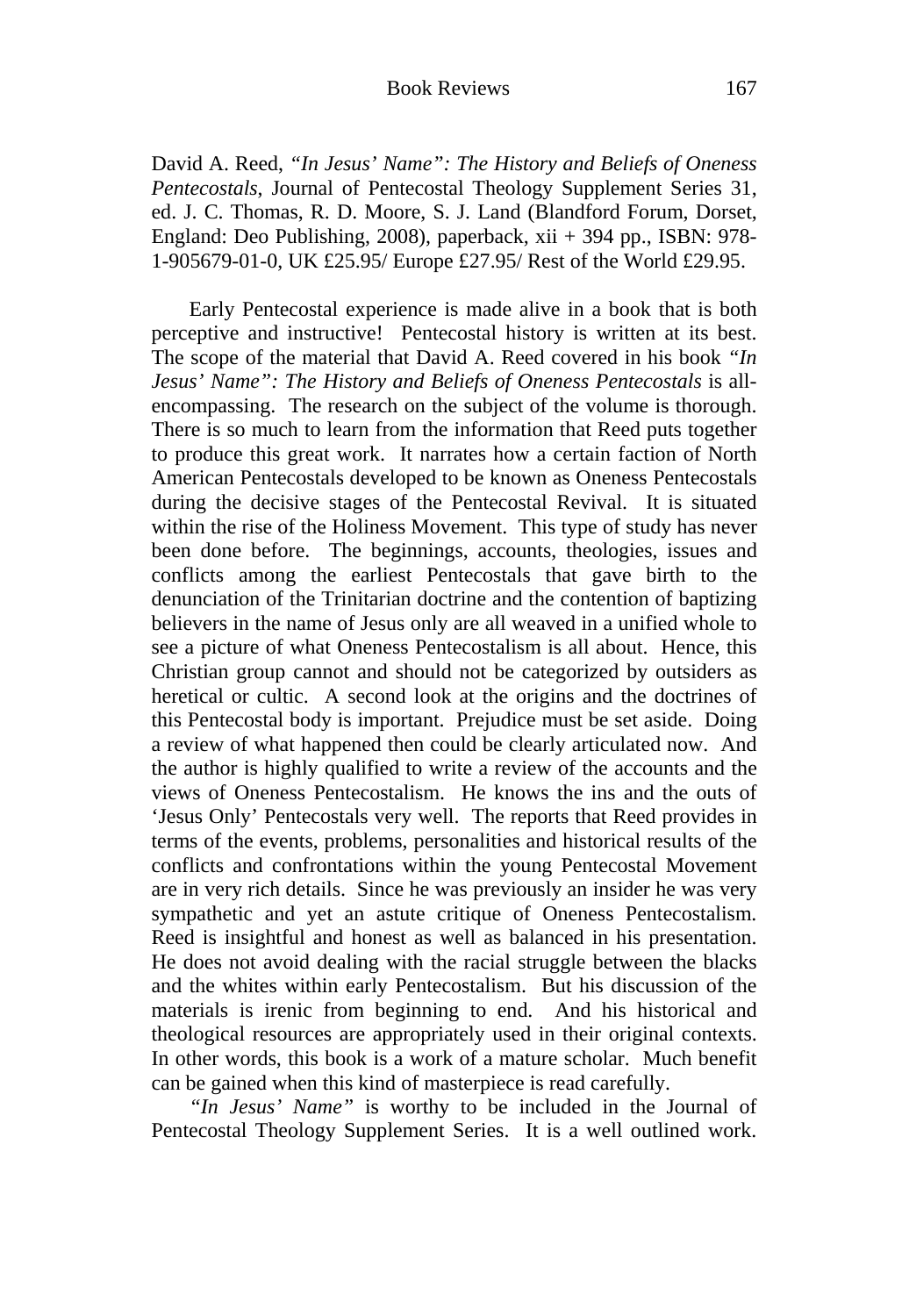There are three appropriately defined major parts with several chapters in each part. Thus, the title has sixteen chapters. After providing a preface that sets the background of writing the book Reed utilizes his very first chapter to introduce the momentous "baptismal sermon" of Robert E. McAlister in 1913, the controversially obtained "revelation" of John G. Schaepe and the resolute baptismal practice of Frank Ewart on April 15, 1914. (1) Baptizing people in the name of Jesus "only" based on Acts 2:38 and not employing the Trinitarian formula of Matthew 28:19 became the "New Issue" in the young Pentecostal Movement. Furthermore, Reed presents the contour of the book in chapter 1. Part I is labeled as "The Legacy in Oneness Pentecostalism." (7-73) This section of the volume shows that the indispensable appreciation of the religious milieu of North America is vital in understanding the development of the New Issue during the early Pentecostal Revival. Accordingly, chapter 2 talks about "A Pietist Legacy – Experiential Faith" with emphasis on the notion that Evangelicalism is deeply rooted in Pietism, notably, in terms of the centrality of Jesus Christ both in teaching and commitment. (9-43) The proper interpretation of the Bible starts from the heart. And thus, revelation of truth is centralized and creeds of old are marginalized. Christ's deity and his atoning sacrifice were defended from accumulating rationalism. This polemic attitude can be observed from Philip Jacob Spener to John and Charles Wesley to Jonathan Edwards to Albert B. Simpson and many others. Subsequently, in chapter 3, Reed continues to trace the Evangelical heritage of the Pentecostal accent to the name of Jesus Christ. He suitably calls this chapter "An Evangelical Legacy – Theology of the Name." (44-68) It is notable here that the writer uses a catena of quotations from primary sources to show the formation of the centrality of Jesus' name among the Evangelical thinkers. The circumstance of the theological advance of Jesus' name was due to the liberal threat. In addition, Reed comes up with an excursus about the name of God from primitive Jewish Christianity to contemporary sectarian groups. (69-73)

The designation of Part II is "The Birth of Oneness Pentecostalism." (75-223) This section is indeed about the North American cradle of 'Jesus Only' Pentecostals from within the early Pentecostal Movement. However, Reed's investigation essentially pays attention to the belief system of the Oneness Pentecostals that grew out of the holiness doctrine and apostolic restoration of the many Evangelicals at that period. The institutional narrative of the Oneness groups receives slight consideration as the author is more interested in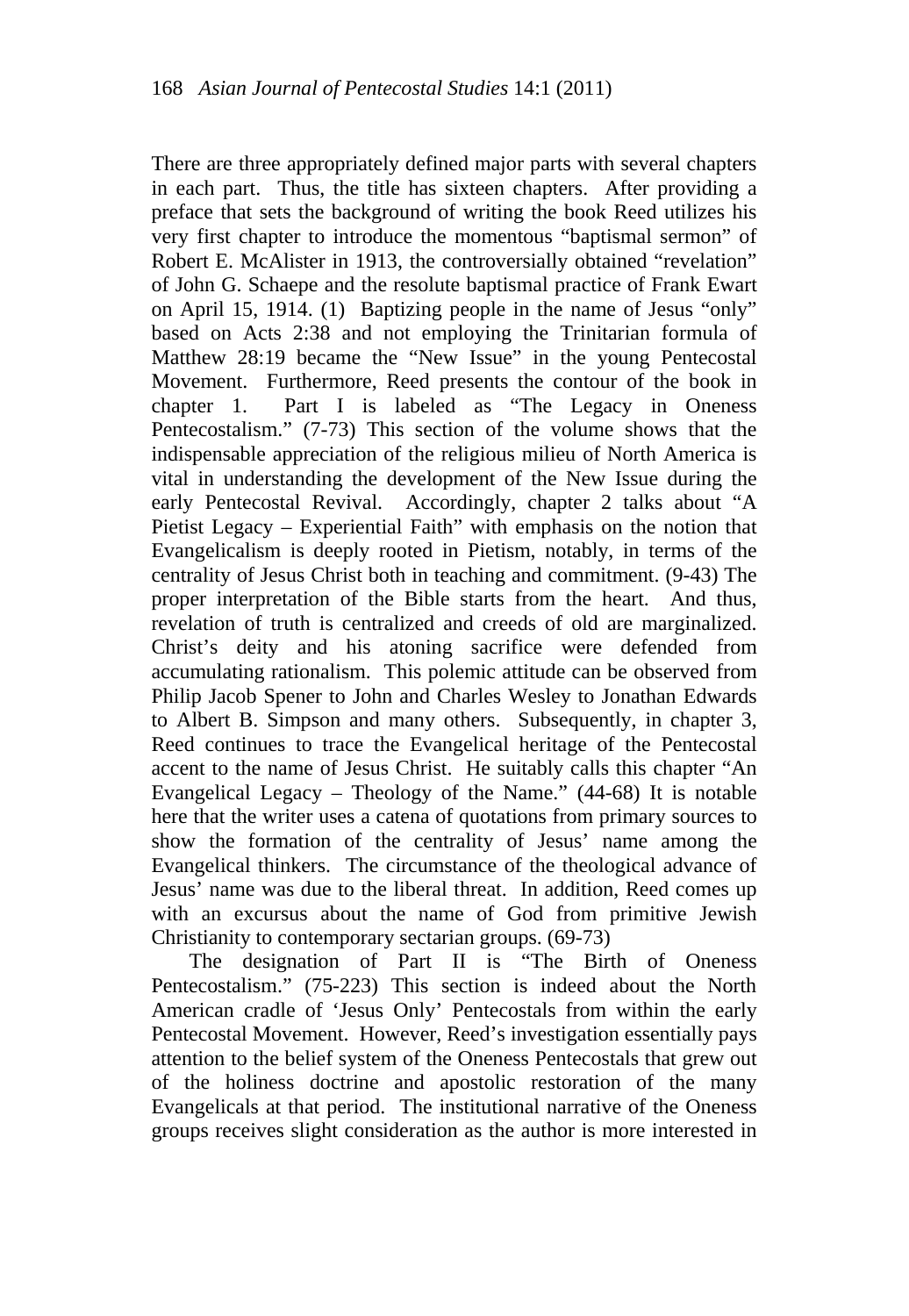the progress of Jesus "only" teaching. He highlights the significance of William H. Durham in the "Finished Work" of Christ controversy that gave birth to the notion of an Oneness christology type of belief in God. His analysis of "Pentecostal Polemics" in the fourth chapter concentrates on the contributions of Charles F. Parham and especially that of Durham who was possibly influenced by Essek W. Kenyon. (77- 107) The first major crisis from within the Pentecostals was due to Durham's Finished Work teaching. Chapter 5 is fittingly titled "Old Themes for New Times." This chapter notes that from the Wesleyan Holiness tradition, and then from the Finished Work controversy the so called "New Issue" of baptism in Jesus' name only logically came into the open. (108-135) The new claim is based on the Pentecostal heritage of christocentric apostolic restoration and the full gospel pattern of Acts 2:38. Many of the early leaders of the Oneness Pentecostals were followers of Durham. The sixth chapter is all about the "Revelation of the Name" of Jesus as the nomenclature for water baptism. (136-146) The claim is that Schaepe has a supernatural source. Nonetheless, Reed argues that this claim of revelation can be appropriately understood within the environment of Pentecostal experience of that time, mainly from the outlook of Ewart and others. The next chapter elaborates on the "Controversy and Rejection" that the New Issue generated among the Pentecostals with focus on the Assemblies of God. (147-166) In particular, E. N. Bell's engagement with the 'Jesus Only' baptism is critically examined by Reed. He maintains that J. R. Flower, organizationally, with D. W. Kerr, doctrinally, brought the Trinitarian cause to succeed. Chapter 8, "From Issue to Doctrine: Revelation of God and the Name," portrays that the recently organized Assemblies of God was alarmingly disturbed by the Oneness doctrine. (167-183) Christology was directly linked with water baptism viewed according to the pattern of Acts 2:38. Modalism became a substitute to the Trinity because of an alleged "revelation" that is supported by biblical truth. The following chapter, "From Issue to Doctrine: One Lord and One Baptism, picks up where the previous chapter ends. (184-206) The Acts 2:38 interpretations of the Oneness Pentecostals such as Frank J. Ewart, Franklin Small, Garfield T. Haywood and Andrew Urshan are critically evaluated. The tenth chapter depicts the administrative struggle of the proponents of the New Issue after they were expelled from the Assemblies of God. (207-223) Hence, the chapter heading "From Issue to Organization" is a descriptive title. Reed also painfully deals with the role of race among Oneness Pentecostals in this chapter.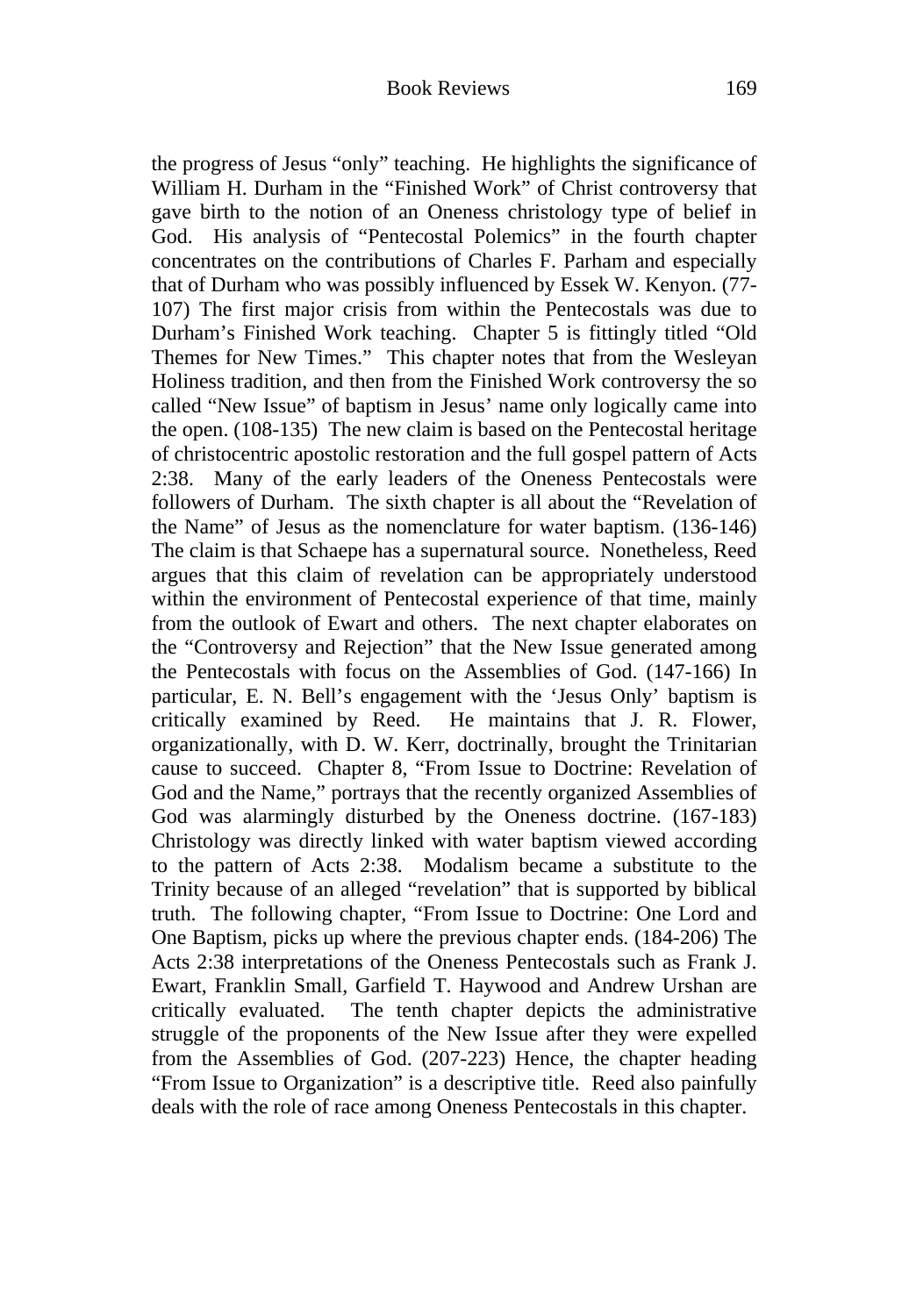Part III of *"In Jesus' Name"* explains the "Theology of Oneness Pentecostalism." (225-363) Consequently, chapter 11 has the title "Theology of the Name" where Reed explores the theological paradigm of the 'Jesus Only' believers' view of God. Using Ralph Del Colle, Jean Danielou, Richard Longenecker and other contemporary scholars the author points out that Oneness theology of the name is close to the early Jewish Christian view of Jesus. The succeeding chapter continues the argument that Oneness Pentecostalism is not heretical. The title "One God and One Name" becomes a very logical view for those who maintain that water baptism should be done in the name of Jesus only and not the Trinitarian formula. (246-273) Using the founding fathers of Oneness Pentecostalism and present-day Christian scholars, the language used in understanding the name of God is assessed carefully. Such terms as "name," "manifestation," "emanation" and "person" are included in the discussion. The thirteenth chapter is nicely titled as "The Name and Christology." (274-307) Here, the dwelling and glory of God in Christ are studied in the context of 'Jesus Only' perspective. The adoptionistic theological tendency of the Oneness view is also addressed. In addition, it is apparent that Reed has drawn conceivable trajectory for the 'Jesus Only' christology in this chapter. It is noteworthy that the following chapter conveys Oneness Pentecostals' perception of the significant connection between "The Name and the Christian Life." (308-337) Once again, the contributions of Oneness Pentecostal thinkers such as John Dearing, W. T. Witherspoon, David Bernard, J. L. Hall and others about the exegesis of Acts 2:38 are enumerated. It is also remarkable how Reed is able to see the parallel views on Acts 2:38 between the Oneness writers and current Evangelical scholars such as James Dunn, Max Turner and others. In chapter 15 a challenge to those who are calling Oneness Pentecostalism as cultic or heretical is set forth. The title, "Whose Heresy? Whose Orthodoxy?" speaks for itself. (338-360) For Reed, the thriving population, the promising academics, the influential music and the maturity of the Oneness movement should bring a reconciliatory dialogue with the larger Pentecostal groups. He also speaks to Gregory Boyd and E. Calvin Beisner concerning their criticism of the Oneness Pentecostals. And finally, in the concluding chapter Reed maintains that his former denomination evidently "carved out its identity with the twin resources of the Bible and a Spirit-guided hermeneutic of revelation, the divinely appointed authorities for restoring apostolic doctrine and practice." (361) He is further convinced that William Durham is "a spiritual mentor" for the pioneers of the Oneness